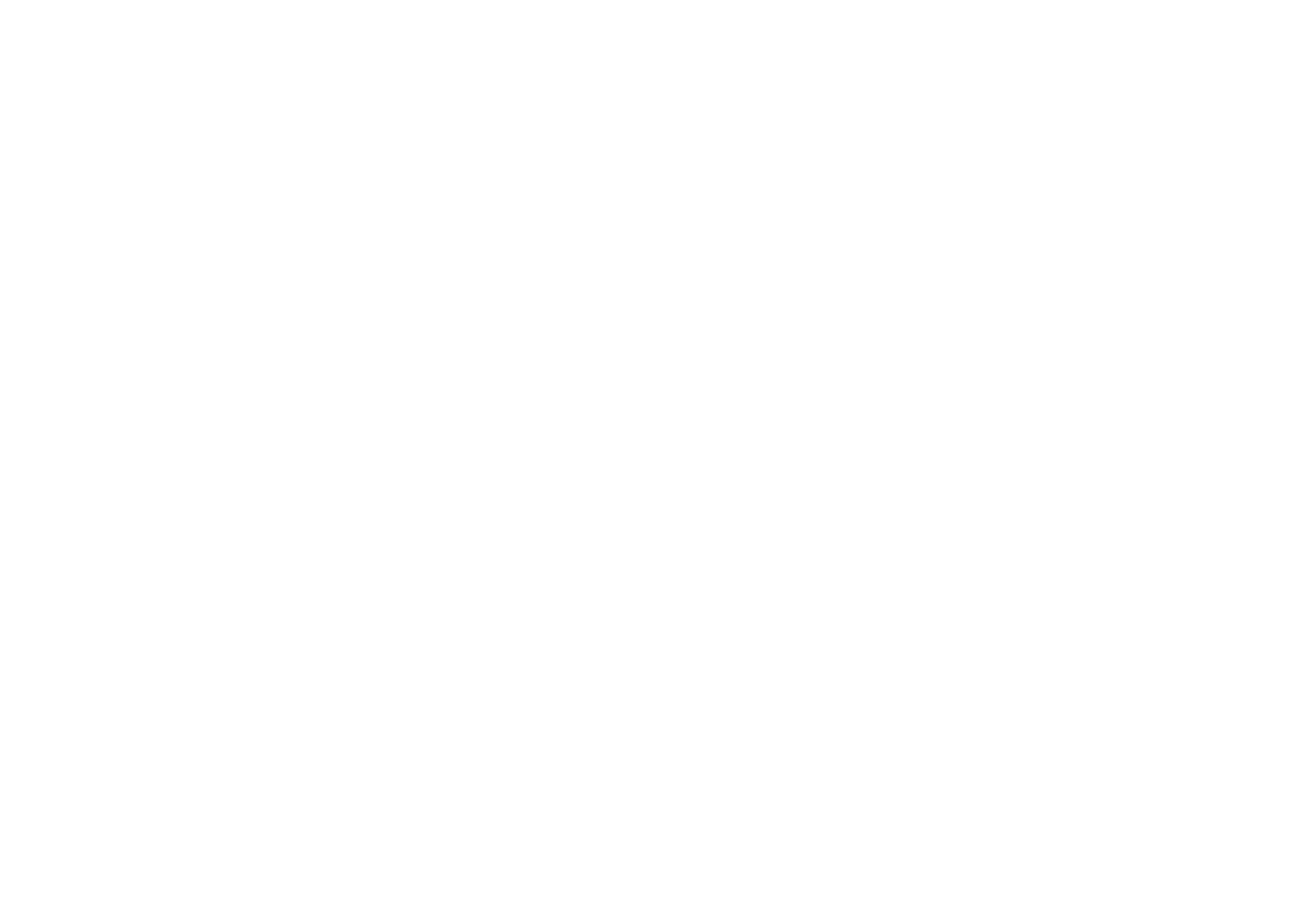#### **1. LUZ INFINITA**

**1. INFINITE LIGHT** 

MARY, DIVINE MOTHER QUEEN OF HEAVEN YOUR LIGHT GUIDES US MARY, INFINITE LIGHT INVINCIBLE LOVE YOUR PEACE HEALS US LIVE IN OUR HEART LIVE IN OUR INNER WORLD MARY, MARY, MARY, MARY

**2. LADY OF GRACES** 

LADY OF GRACES SPIRIT OF PEACE SPRING UP AS A FLAME IN OUR HEARTS MARY, MARY, MARY, MARY

**3. MARY, TOUCH OUR HEARTS** 

MARY TOUCH OUR HEARTS MERCY, MERCY MAY THE POWER OF YOUR HEART TRANSFORM THE EARTH MAY LOVE AND PEACE BE REBORN

**4. MARY, MY MOTHER**

OH MARY, MY MOTHER ILLUMINATE EVERY HEART WITH THE LIGHT OF YOUR SON, OUR SAVIOR OH MARY, MY MOTHER MAY THE LIGHT BE CHRIST HIMSELF ALIVE IN US

MARÍA, MADRE DIVINA REINA DEL CIELO TU LUZ NOS GUÍA MARÍA, LUZ INFINITA AMOR INVENCIBLE TU PAZ NOS PERMEA VIVE EN NUESTRO CORAZÓN VIVE EN NUESTRO INTERIOR MARÍA, MARÍA, MARÍA, MARÍA

## **2. SEÑORA DE LAS GRACIAS**

SEÑORA DE LAS GRACIAS ESPÍRITU DE LA PAZ BROTA COMO LLAMA EN NUESTROS CORAZONES MARÍA, MARÍA, MARÍA, MARÍA

## **3. MARÍA, TOCA NUESTROS CORAZONES**

MARÍA, TOCA NUESTROS CORAZONES MISERICORDIA QUE EL PODER DE TU CORAZÓN TRANSFORME LA TIERRA QUE RENAZCAN EL AMOR Y LA PAZ

## **4. MARÍA, MADRE MÍA**

¡OH, MARÍA MADRE MÍA! ILUMINA CADA CORAZÓN CON LA LUZ DE TU HIJO NUESTRO SALVADOR MARÍA, MADRE MÍA QUE LA LUZ SEA EL PROPIO CRISTO VIVO EN NOSOTROS

## DEAR CHILDREN, PLEASE PRAY TO HIM AND WORSHIP HIM AND REMEMBER THE THINGS YOU'VE HEARD OUR SAVIOUR'S MESSAGE WILL LEAD YOUR SOULS TO HIM LIVE YOUR LIFE BY HIS HOLY WORD'' OUR LADY OF KIBEHO...

## **18. MOTHER OF THE WORLD**

MOTHER OF THE WORLD COME INTO MY HEART OPEN MY SOUL, REVEAL TO ME YOUR SONG MOTHER OF THE STARS, ILLUMINATE MY PATH WATCH OVER ME, BE MY PROTECTION

> SHINE, SHINE IN MY HEART HOLY FLAME OF ETERNAL PRAYER AMEN, AMEN

## **19. MARY'S LIGHT**

MARY'S LIGHT AND PEACE IN MY HEART I FEEL YOUR STEPS COMING TOWARDS ME WHEN I CLOSE MY EYES I SEE YOUR SHINING FACE I HEAR IN MY SOUL YOUR VOICE AND YOUR CALL MOTHER MARY LIGHT THAT GUIDES US FLOWER OF PEACE PRAY FOR US BEINGS FROM THIS EARTH

## **17. OUR LADY OF KIBEHO, MOTHER OF THE WORD**

*Songwriter: David Burke*

BEAUTIFUL QUEEN OF LOVE HOLY MOTHER OF OUR KING HIS LIGHT OF GRACE UPON YOUR FACE IS SHINING FOR OUR EYES TO SEE

OH MARY, OH MOTHER YOU HAVE COME TO US TO SPEAK FOR YOUR SON, OUR GOD OUR LORD HAS SENT YOU TO KIBEHO WITH HIS WORDS OF HOPE AND LOVE

**OUR LADY OF KIBEHO BLESSED MOTHER OF THE WORD YOU'RE THE VOICE OF YOUR SON LORD JESUS**

**WITH HIS MESSAGE TO ALL THE WORLD WHEN WE LOOK INTO YOUR EYES WE CAN SEE THE LIGHT OF GOD YOU'RE THE STAR**

**THAT IS SHINING TO THE WORLD FROM THE HEART OF AFRICA**

HOLY QUEEN YOUR SOMBER VOICE THE TEARS WE SEE UPON YOUR FACE YOU'RE TELLING US, YOU'RE WARNING US YOU'RE PLEADING WE REPENT AND PRAY

OH, MOTHER WE HEAR THE SACRED WORDS OF HOPE TO HELP US TO LIVE IN PEACE KIBEHO SINGS TO YOU: "WE LOVE YOU FOR YOUR GRACE IN THE NAME OF JESUS"

> **OUR LADY OF KIBEHO...** *Mary sings:*

"DEAR CHILDREN I'VE COME TO YOU FOREVER YOU'LL RECEIVE MY LOVE I'LL COMFORT YOU IN KIBEHO WITH ALL THE GRACE FROM GOD ABOVE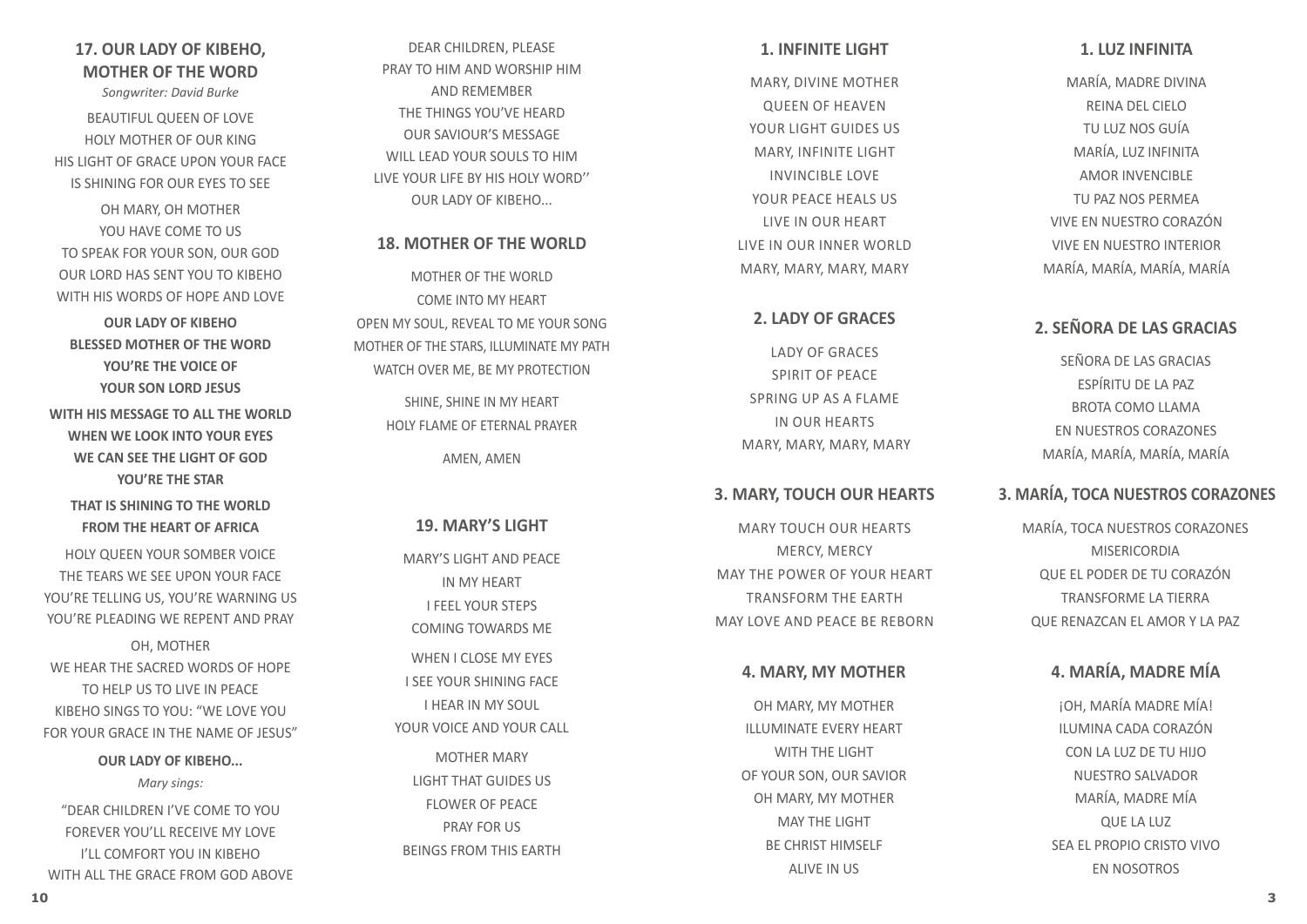#### **15. VEN, REINA DIVINA**

**15. COME, DIVINE QUEEN** FOREVER I WANT TO BE YOUR SOLDIER AND YOUR MESSENGER AND EXPRESS ON THE EARTH YOUR PURITY AND PEACE TRAVELLING IN THE SEA OF YOUR INFINITE LOVE REVEALING TO MY SIBLINGS YOUR FTERNAL HOPE COME, DIVINE QUEEN TO DELIVER US THE MESSAGE OF GOD HEAL WOUNDED SOULS THAT ARE SO DISTANT FROM YOUR HEART

> COME, MYSTIC ROSE SACRED ARK OF GOD PRAY ALWAYS FOR US LEAD YOUR CHILDREN BEFORE GOD PRAY ALWAYS FOR US LEAD US, MOTHER, BEFORE GOD

> > **16. INFINITE PURITY**

**OH MARY, INFINITE PURITY BRING THE WORLD YOUR PEACE** RELIEVE EVERY SUFFERING RESCUE EVERY HEART SOW FORGIVENESS AND UNITY IN THE WORLD **OH MARY, INFINITE PURITY BRING THE WORLD YOUR PEACE** PROTECT ALL THE CHILDREN MAY THEY NOT LOSE HOPE AND MAY THEY FIND THE LOVE OF THE IMMACULATE HEART **OH MARY, INFINITE PURITY BRING THE WORLD YOUR PEACE**

PARA SIEMPRE QUIERO SER TU SOLDADO Y MENSAJERO Y EN LA TIERRA EXPRESAR TU PUREZA Y TU PAZ VIAJANDO EN EL MAR DE TU INFINITO AMOR REVELAR A MIS HERMANOS TU ETERNA ESPERANZA VEN, REINA DIVINA A ENTREGARNOS EL MENSAJE DE DIOS CURA LAS ALMAS HERIDAS

> VEN, ROSA MÍSTICA SAGRADA ARCA DE DIOS RUEGA POR NOSOTROS SIEMPRE LLEVA A TUS HIJOS ANTE DIOS RUEGA POR NOSOTROS SIEMPRE LLÉVANOS, MADRE, ANTE DIOS

QUE ESTÁN DISTANTES DE SU CORAZÓN

#### **16. PUREZA INFINITA**

**MARÍA, PUREZA INFINITA TRAE AL MUNDO TU PAZ**

ALIVIA EL SUFRIMIENTO RESCATA CORAZONES SIEMBRA EL PERDÓN Y LA RECONCILIACIÓN

**MARÍA, PUREZA INFINITA TRAE AL MUNDO TU PAZ**

PROTEJE A LOS NIÑOS QUE NO PIERDAN LA ESPERANZA Y OUF ENCUENTREN EL AMOR DEL INMACULADO CORAZÓN **MARÍA, PUREZA INFINITA TRAE AL MUNDO TU PAZ**

#### **5. FUENTE CELESTIAL**

SANTA VIRGEN MARÍA FUENTE CELESTIAL DERRAMA TUS GRACIAS EN LA HUMANIDAD SOBRE TUS HIJOS

RESPONDEMOS A TU I LAMADO MATERNAL SIEMPRE ORANDO SIEMPRE SIGUIENDO EL PLAN MAYOR DE DIOS

#### **6. PAZ EN LA TIERRA**

PAZ EN LA TIERRA, MARÍA, ESCUCHA LUZ EN LA TIERA, MARÍA, ESCUCHA PAZ EN LA TIERRA, MARÍA LUZ EN LA TIERRA, MARÍA

COMO UN RÍO DE LUZ UNA BRISA DIVINA COMO EL SOL QUE BRILLA COMO LA LLUVIA QUE BENDICE NUESTRO PLANETA

UNA FLOR QUE SE ABRE ES EL CORAZÓN QUE SE ENTREGA A DIOS UN AVE EN VUELO ES EL PEREGRINO QUE BUSCA LA LUZ FLOR, FLOR QUE SE ABRE A DIOS PEREGRINO, BUSCA LA LUZ

> EN PERPETUA ORACIÓN EN PROFUNDA UNIDAD SERVIREMOS A DIOS INVOCANDO Y VIVIENDO LA PAZ…

#### **5. CELESTIAL SOURCE**

HOLY VIRGEN MARY CELESTIAL SOURCE POUR OUT YOUR GRACES OVER HUMANKIND OVER YOUR CHILDREN

WE RESPOND TO YOUR MATERNAL CALL ALWAYS PRAYING FOLLOWING FOREVER THE GREATEST PLAN OF GOD

#### **6. PEACE ON EARTH**

PEACE, PEACE ON EARTH, MARY, LISTEN TO US LIGHT, LIGHT ON EARTH, MARY, LISTEN TO US PEACE ON EARTH, OH MARY LIGHT ON EARTH, OH MARY

> LIKE A RIVER OF LIGHT A DIVINE BREEZE LIKE THE SUN THAT SHINES LIKE THE RAIN THAT BLESSES OUR PLANET

A FLOWER THAT BLOSSOMS IT'S THE HEART THAT SURRENDERS TO GOD A FLYING BIRD IT'S THE PILGRIM WHO SEEKS THE LIGHT FLOWER, FLOWER THAT BLOSSOMS TO GOD PILGRIM, SEEK THE LIGHT

> IN PERPETUAL PRAYER IN PROFOUND UNITY WE ARE WALKING TO GOD INVOKING AND LIVING PEACE

**4 9**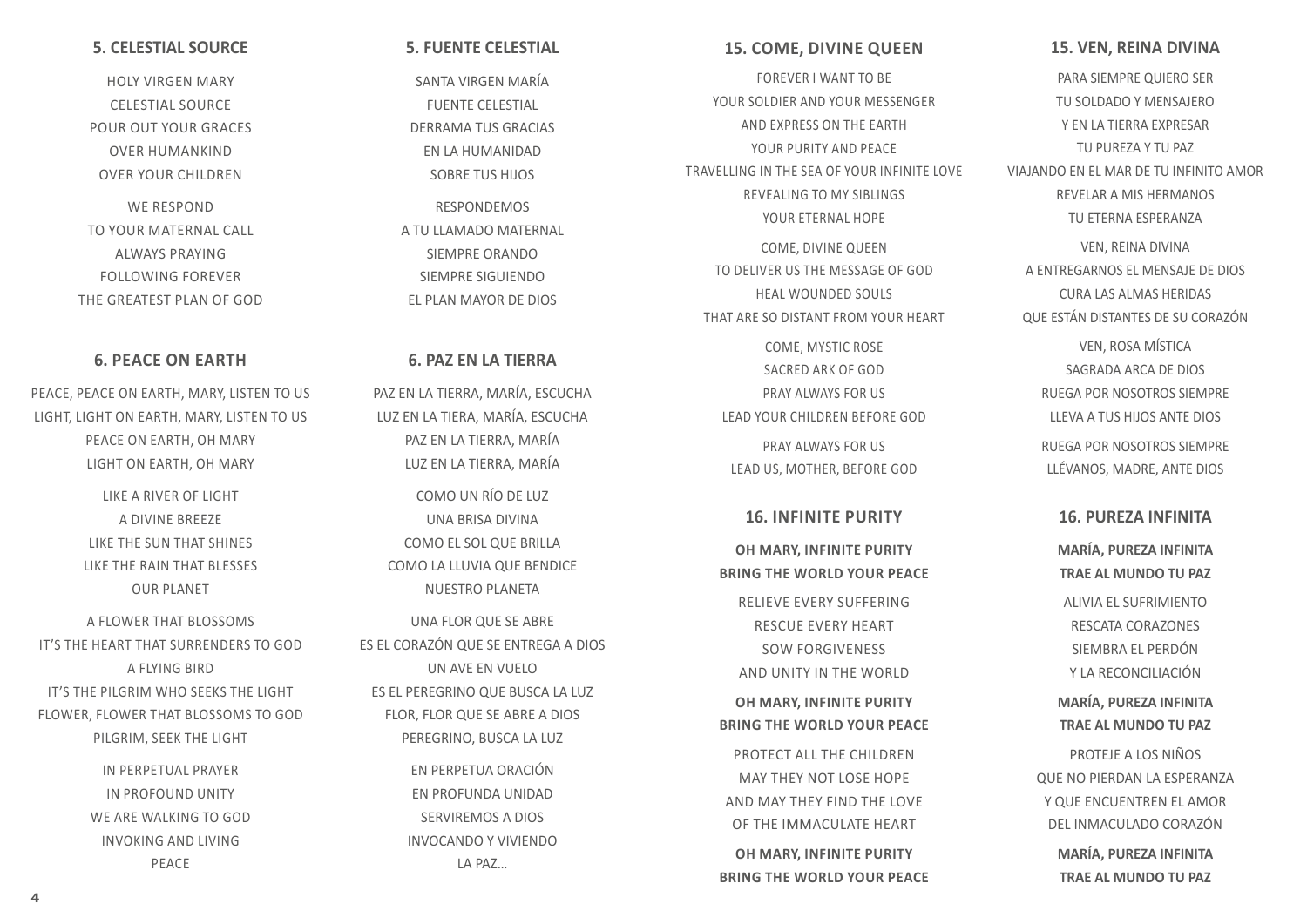## **7. ÚNETE AL CORAZÓN DE MARÍA**

ESTAMOS REUNIDOS POR UN PLAN MAYOR JUNTO A NUESTRA MADRE JUNTO AL SEÑOR CAMINANDO FIRMES HACIA UNA NUEVA HUMANIDAD CON UNA CONCIENCIA DE AMOR Y FRATERNIDAD VAMOS A CANTAR COMO UNA SOLA VOZ CON PAZ Y ESPERANZA POR UN MUNDO MEJOR

**ÚNETE AL CORAZÓN DE MARÍA DONDE LAS ESTRELLAS BRILLARÁN ÚNETE AL CORAZÓN DE MARÍA SIEMPRE JUNTOS EN LA ORACIÓN CLAMANDO AL CIELO POR NUESTRA SALVACIÓN**

> CON NUESTROS HERMANOS BUSCAMOS LA UNIDAD ENTRE LAS NACIONES LA PAZ Y LA HUMILDAD BAJO EL MISMO SOL BAJO EL MISMO DIOS TODOS ESPERANDO A CRISTO NUESTRO REY A CRISTO NUESTRO REY

VAMOS A CANTAR COMO UNA SOLA VOZ CON PAZ Y ESPERANZA POR UN MUNDO MEJOR

ÚNETE AL AMOR, AL AMOR DE MARÍA

#### **8. MAGNIFICAT**

PROCLAMA MI ALMA LA GRANDEZA DEL SEÑOR SE ALEGRA MI ESPÍRITU EN DIOS, MI SALVADOR

**8 5** MAGNIFICAT, MAGNIFICAT ANIMA MEA DOMINUM

## **7. LET'S UNITE TO THE HEART OF MARY**

WE ARE ALL TOGETHER FOR A HIGHER PLAN WITH OUR MOTHER, WITH OUR LORD WALKING STEADILY TO A NEW HUMANITY WITH OUR CONSCIOUSNESS OF LOVE AND FRATERNITY EVERYBODY SINGING IN ONE ONLY VOICE WITH PEACE AND HOPE FOR A BETTER WORLD

**LET'S UNITE TO THE HEART OF MARY WHERE ALL THE STARS SHINE AND SPARK LET'S UNITE TO THE HEART OF MARY ALWAYS TOGETHER IN PRAYER CRYING OUT TO HEAVEN FOR SALVATION** 

> WITH OUR SIBLINGS WE SEEK UNITY AMONG NATIONS PEACE AND HUMILITY UNDER THE SAME SUN UNDER THE SAME GOD EVERYBODY WAITING FOR CHRIST OUR KING FOR CHRIST OUR KING

EVERYBODY SINGING IN ONE ONLY VOICE WITH PEACE AND HOPE FOR A BETTER WORLD

JOIN LOVE, THE LOVE, JOIN THE LOVE OF MARY

#### **8. MAGNIFICAT**

MY SOUL PROCLAIMS THE GREATNESS OF THE LORD MY SPIRIT REJOICES IN GOD, MY SAVIOR MAGNIFICAT, MAGNIFICAT ANIMA MEA DOMINUM

## **13. MARÍA, MISTERIO DE AMOR**

CON EL ROSARIO ENTRE LAS MANOS ELEVO AL CIELO MI CANCIÓN ES LA ORACIÓN QUE BROTA DE MI ALMA UNA PEQUEÑA FLOR DE REDENCIÓN

MIRO TUS OJOS Y ENCUENTRO LA PAZ SIENTO EL GRAN AMOR DE TU CORAZÓN ESTRELLA MADRE ME RINDO A TI Y EN TUS BRAZOS ME DEJO GUIAR HACIA EL SEÑOR NUESTRO DIOS DE AMOR

**MARÍA, MISTERIO INFINITO MISTERIO DE AMOR MARÍA QUE ENTREGA A SU HIJO POR NUESTRA SALVACIÓN MARÍA, TE ENTREGO MI VIDA Y CONFIO EN TI PUES SÉ QUE TU VERDAD TRANSFORMARÁ MI SER**

PUES SÉ QUE TU VERDAD TRANSFORMARÁ MI SER

## **14. EN PERPETUA ORACIÓN**

MADRE DIVINA TOCA NUESTROS CORAZONES QUE BUSCAN LA PAZ Y EL AMOR DE TU HIJO, NUESTRO REDENTOR VIRGEN MADRE, REINA DEL SOL AQUÍ ESTAMOS, UNIDOS A TU CORAZÓN EN PERPETUA ORACIÓN

#### **13. MARY, MYSTERY OF LOVE**

WITH THE ROSARY IN MY HANDS I RAISE TO HEAVEN THIS SONG IT'S THE PRAYER THAT SPRINGS FROM MY SOUL A LITTLE FLOWER OF REDEMPTION

I LOOK AT YOUR EYES AND I FIND PEACE I FEEL THE GREAT LOVE OF YOUR HEART MOTHER STAR I SURRENDER TO YOU AND IN YOUR ARMS I LET MYSELF BE LEAD TOWARDS THE LORD OUR GOD OF LOVE

> **MARY, INFINITE MYSTERY MYSTERY OF LOVE MARY THAT GIVES US HER SON TO SAVE ALL OF US MARY, I GIVE YOU MY LIFE AND I TRUST IN YOU CAUSE I KNOW THAT YOUR TRUTH WILL TRANSFORM MY BEING**

CAUSE I KNOW THAT YOUR TRUTH WILL TRANSFORM MY BEING

#### **14. IN PERPETUAL PRAYER**

DIVINE MOTHER TOUCH OUR HEARTS THAT LOOK FOR THE PEACE AND THE LOVE OF YOUR SON, OUR REDEEMER VIRGIN MOTHER, QUEEN OF THE SUN HERE WE ARE JOINED TO YOUR HEART PRAYING ALWAYS WITH YOU